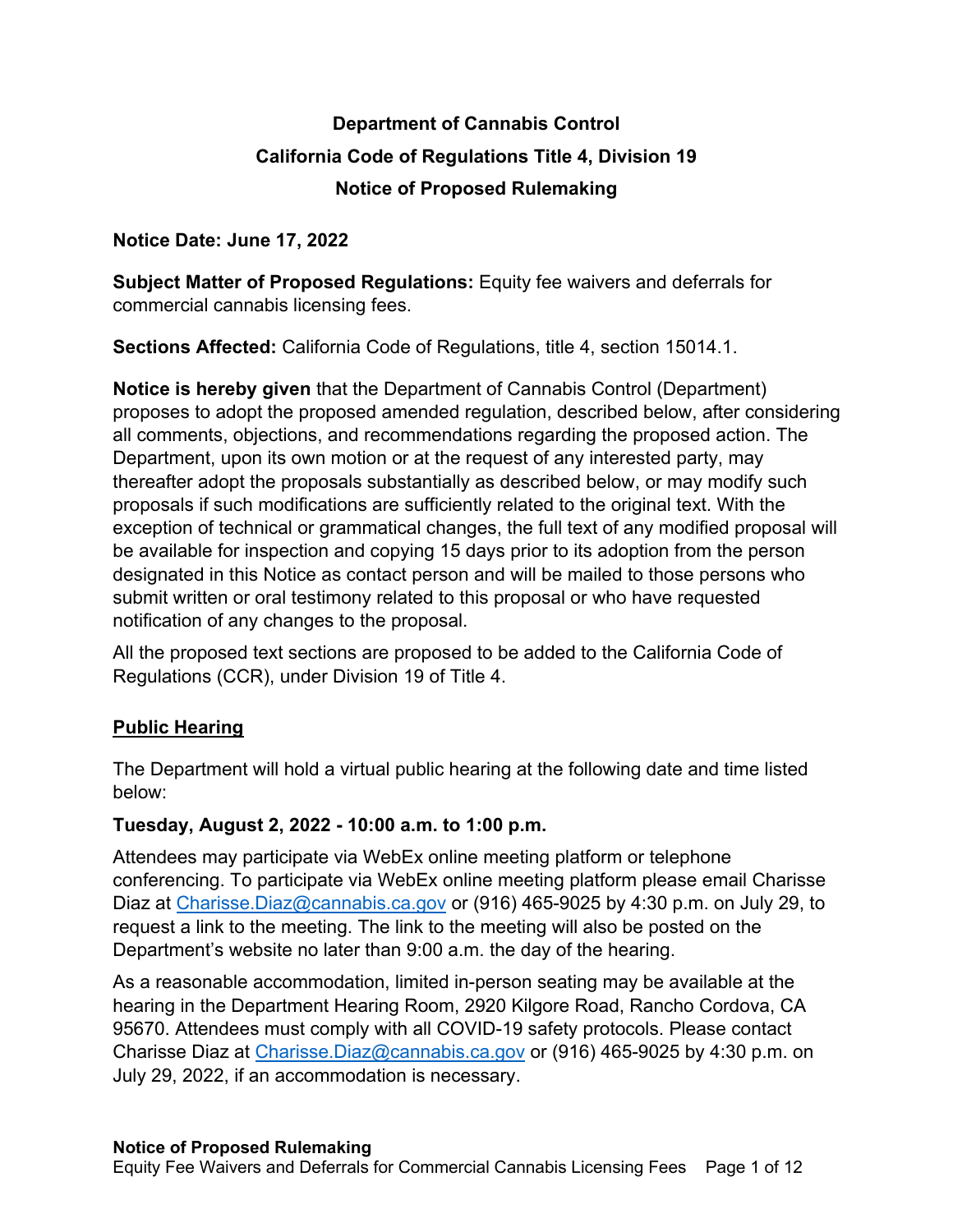Participants will be given instructions on how to provide oral comment once they have accessed the hearing. The hearing will proceed on the date noted above until all testimony is submitted or 1:00 p.m., whichever is later. At the hearing, any person may present oral or written statements or arguments relevant to the proposed action described in the Informative Digest. The Department requests, but does not require, that person who make oral comments at the hearing also submit a written copy of their testimony via email.

## **Written Comment Period**

 Any interested person, or the interested person's authorized representative, may submit written comments relevant to the proposed regulatory action to the Department. Written comments, including those sent by mail or e-mail, can be sent to the Department at the  addresses listed below. **Comments submitted must be received by the Department at its office by 5:00 p.m. on August 2, 2022.** 

Submit comments to:

 Department of Cannabis Control 2920 Kilgore Road Rancho Cordova, CA 95670 E-mail: publiccomment@cannabis.ca.gov Legal Affairs Division

## **Authority and Reference**

 BPC section 26249 authorizes the Department to develop and implement a program to provide equity fee relief in the form of waivers and deferrals of required licensing fees. These regulations will implement, make specific, or reference BPC section 26249.

## **Informative Digest / Policy Statement Overview**

 The purpose of these regulations is to implement the Department's program for providing equity fee relief in the form of waivers and deferrals of licensing fees. These regulations are necessary to implement the equity fee relief program and clarify and make specific sections of the Medicinal and Adult-Use Regulation and Safety Act (MAUCRSA). (Bus. & Prof. Code, section 26000 et seq.) pertaining to equity fee relief in the form of waivers and deferrals of licensing fees. Additionally, the regulations are necessary to provide assistance to the Department's applicants and licensees that were harmed by the War on Drugs.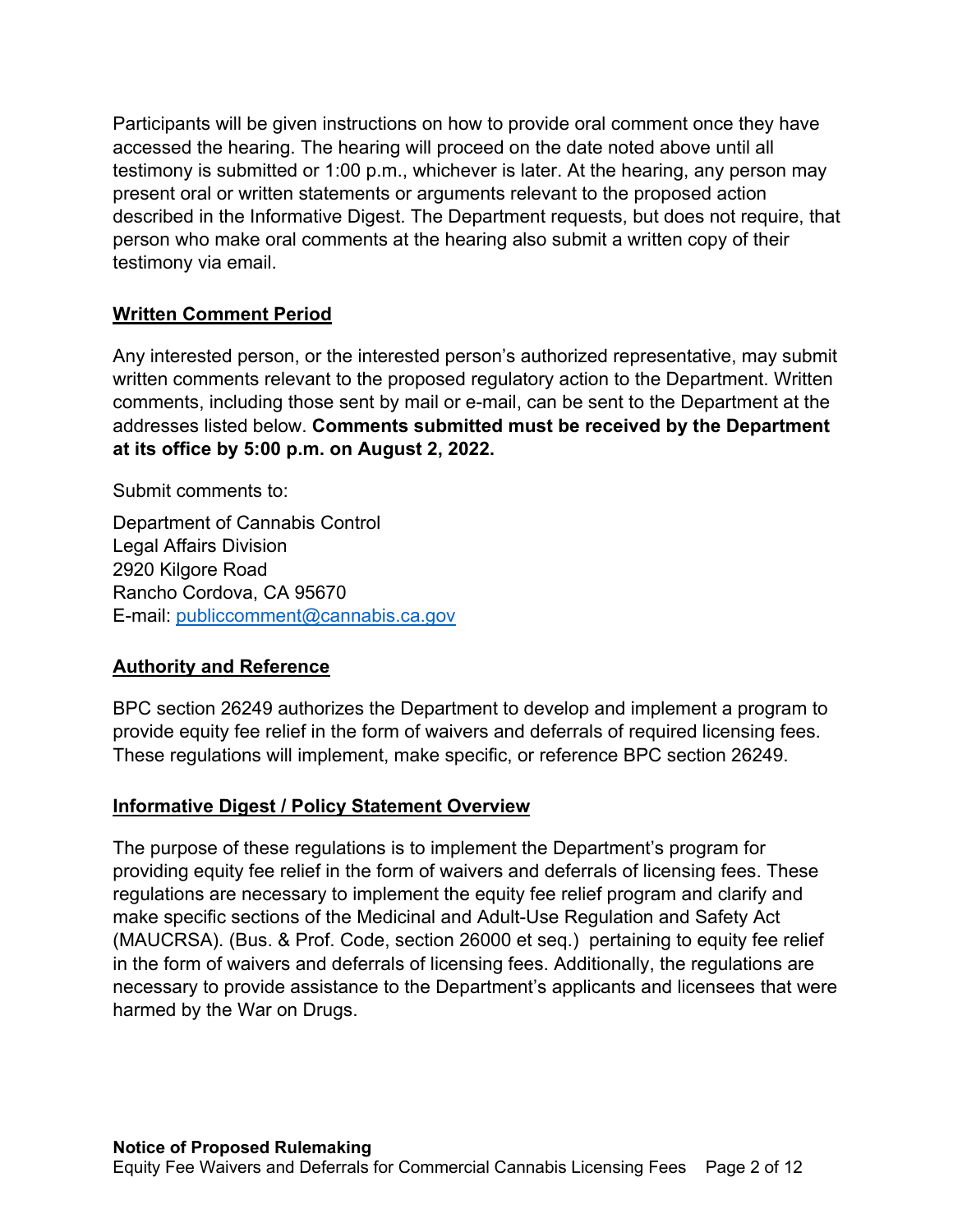#### **Existing Law**

 Pursuant to MAUCRSA, the Department regulates commercial cannabis license holders in California, including cultivators, retailers, manufacturers, distributors, testing laboratories, microbusinesses, and temporary cannabis events. Application requirements, fees, and other general requirements for all license types are contained in Chapter 1, Division 19, of Title 4 of the CCR. BPC section 26012 authorizes the Department to collect fees in connection with its regulation of such commercial cannabis activities and BPC section 26180 further establishes a scale of application, licensing, and renewal fees intended to cover the costs of administering MAUCRSA. Additionally, and notwithstanding BPC sections 26012 and 26180, BPC section 26249 requires the Department to implement a fee waiver program by January 1, 2022, and a fee deferral program by January 1, 2023.

 The present emergency regulations established the framework for the Department's issuance of fee waivers and were filed with the Office of Administrative Law (OAL) on December 10, 2021. The emergency regulations were approved on December 20, 2021 and filed the same day with the Secretary of State, making them effective immediately. Following the fee waiver program's initiation in January 2022, the Department filed an action with OAL to readopt the emergency regulations. The readoption action was approved by OAL on June 6, 2022**,** and filed with the Secretary State the same day, keeping them effective immediately.

## **Policy Statement**

 This rulemaking action would make permanent fee waiver provisions and implement fee deferrals under the Department's equity fee relief program. The rulemaking would provide an overview of the definitions that are applicable to the equity fee relief regulations. The proposed regulations would also provide an overview of what types of Department applicants and licensees may qualify for equity fee relief and the form of equity fee relief qualified equity applicants and licensees may obtain. Further, the proposed regulation would provide an overview of what constitutes a complete request for equity fee relief. Consistent with BPC section 26249, the proposed regulation would clarify the qualifying criteria that equity applicants and licensees must satisfy to obtain equity fee relief. The proposed regulation would provide clarification regarding the consequences of submitting an incomplete request for equity fee relief. The proposed regulation would clarify that the Department will process requests for equity fee relief in the order in which the application or renewal has been approved by the Department. Moreover, the proposed regulation would clarify the Department's process for considering multiple requests for equity fee relief submitted by a commercial cannabis business. The proposed regulation would clarify that the issuance of fee waivers is subject to available funding and indicate that where funding is unavailable, qualified equity applicants may obtain a fee deferral. Finally, the proposed regulations would provide clarity on the terms and conditions of fee deferrals issued by the Department.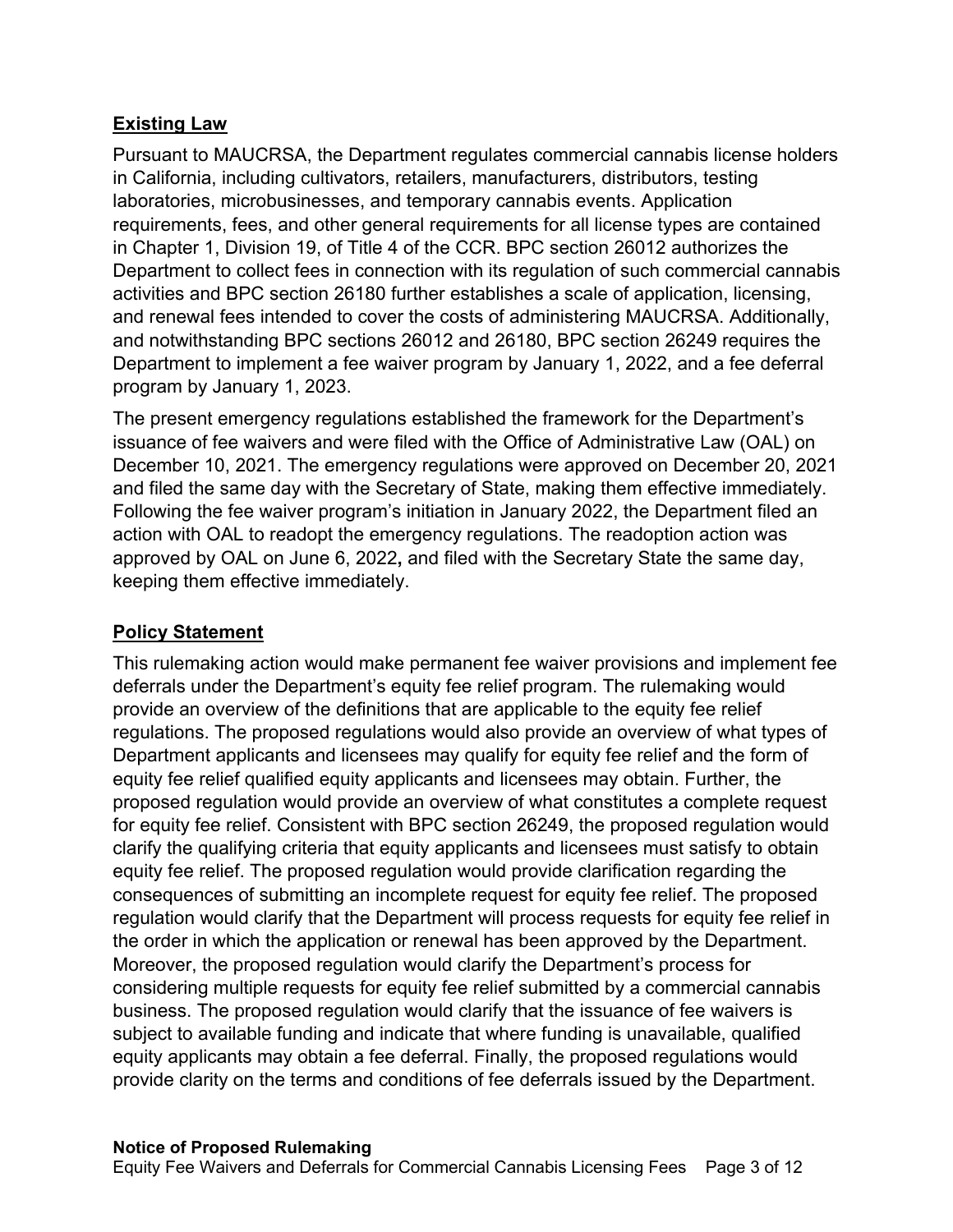## Regulation Objectives and Anticipated Benefits of the Proposed Regulations

 The broad objectives of these regulations are to provide fee relief to eligible applicants and licensees that were harmed by the War on Drugs. Cannabis prohibition and criminalization had a devastating impact to certain populations and communities in California. Individuals convicted of a cannabis offense and their families suffer the long- term consequences of prohibition and criminalization. Such individuals have a more difficult time entering the regulated commercial cannabis industry due, in part, to a lack of access to capital. Accordingly, the overall objective of the proposed regulations is to provide the process for a commercial cannabis business applicant or licensee to request equity fee relief in the form of waivers and deferrals of licensing fees in accordance with BPC section 26249. Designed to assist people and communities that have been harmed by the War on Drugs, BPC section 26249 facilitates the first statewide cannabis equity fee relief program of its kind in an effort to help disadvantaged cannabis entrepreneurs. Both cannabis businesses in local jurisdictions with local equity programs and those that operate in jurisdictions that do not have local equity programs are eligible for waivers or deferrals of licensing fees from the Department. To be eligible for a fee waiver or deferral from the Department, BPC section 26249 requires applicants and licensees to meet one of the following criteria:

- 1. The applicant or licensee has previously been convicted for a cannabis related violation;
- violation; 2. The applicant or licensee has been arrested for a previous cannabis related violation:
- violation; 3. The applicant or licensee resides in a household whose income is less than or equal to 60 percent of the area median income for the local jurisdiction; or
- 4. The applicant or licensee resides in an area with a population disproportionately impacted by past criminal system policy.

 The proposed regulation would provide specific guidance to potential equity applicants and licensees who wish to obtain equity fee relief by defining "qualified equity applicant or licensee" and "locally verified equity applicant or licensee". The proposed regulation would specify that commercial cannabis businesses with at least one qualified equity applicant or licensee would be eligible for equity fee relief in the form of one fee waiver during each calendar year and unlimited fee deferrals if they satisfy certain criteria. The proposed regulation would also specify the information that must be included in a request for equity fee relief. The proposed regulation would also specify how an applicant or licensee can demonstrate eligibility. Lastly, the proposed regulation would provide specific outcomes for deficient requests, how the Department will process requests and issue fee waivers and deferrals.

 Under the proposed regulation, the Department would be able to grant fee waivers or fee deferrals to certain qualified equity applicants and licensees. The proposed regulation is necessary to provide clear guidance to qualified equity applicants and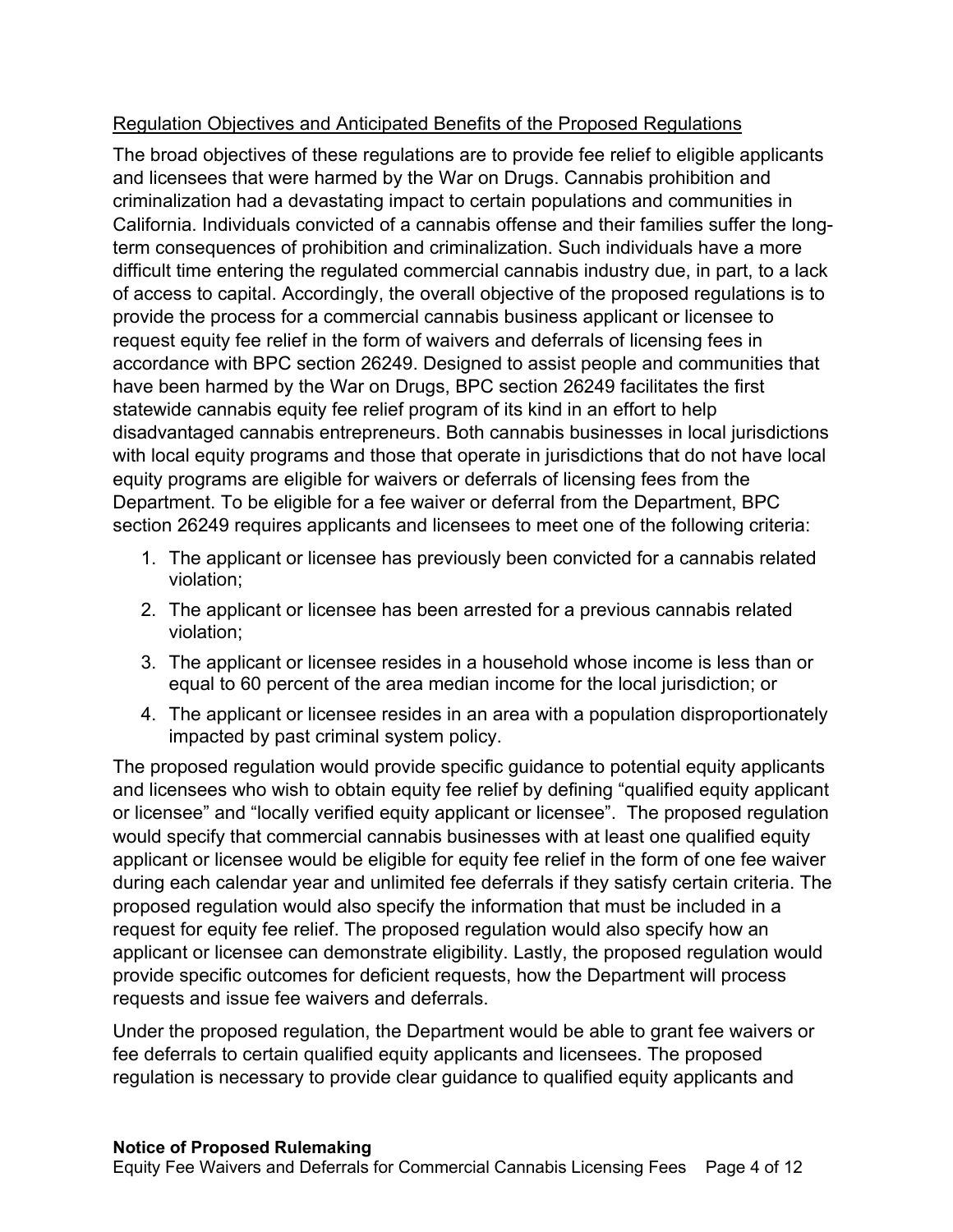licensees seeking equity fee relief which will reduce the risk of confusion regarding whom may request equity fee relief from the Department.

 Additionally, the proposed regulation would provide specific guidance regarding the submittal of requests for equity fee relief, as well as the types of evidence that will be accepted by the Department in support of requests for equity fee relief. Including this information in the regulations will ensure that prospective equity fee relief requestors are aware of submittal requirements and that the Department obtains enough information to make an equity fee relief determination. Moreover, it reduces the risk of confusion for qualified equity applicants and licensees who seek equity fee relief.

 The proposed regulation would provide clarity regarding the Department's process for evaluating requests for equity fee relief and the order in which equity fee relief will be considered. The Department anticipates a large number of requests from qualified equity applicants and licensees. Providing clarity regarding how the Department will process equity fee relief requests reduces the risk of confusion for equity fee relief requestors regarding the timing of review and availability of funding.

 Offering equity fee relief in the form of waivers and deferrals of licensing fees will further the stated intent of MAUCRSA by reducing barriers to licensure in the regulated commercial cannabis industry by allowing prospective applicants to be able to seek licensure without the need for obtaining large amounts of start-up capital required to pay for licensing fees. This, in turn, will aid the state in its goal of eliminating or reducing the illicit cannabis market by bringing more people into the regulated marketplace. Notably, through the budget process, the Department has already received the budget allocations for the costs associated with the administration of the program.

## Section 15014.1 Equity Fee Relief

 The proposed section would define the terms "qualified equity applicant or licensee" and "locally verified equity applicant or licensee." The proposed section would specify that commercial cannabis businesses with at least one qualified equity applicant or licensee would be eligible for equity relief in the form of one fee waiver during each calendar year and an unlimited number of deferrals if certain criteria are met, such as having a gross revenue less than or equal to \$5,000,000. The proposed section would specify the contents of a request for equity fee relief and the criteria that must be satisfied to receive a waiver or deferral. The proposed section would specify that deficient requests will be denied, but that applicants or licensees may resubmit subsequent requests and that the Department will process requests in the order in which the application or renewal for commercial cannabis licensure is approved by the Department. Lastly, the section would specify that issuance of fee waivers by the Department is subject to available funding The proposed regulation would also provide the conditions that fee deferrals granted by the Department would be subject to, including repayment within six months of issuance or renewal of the license.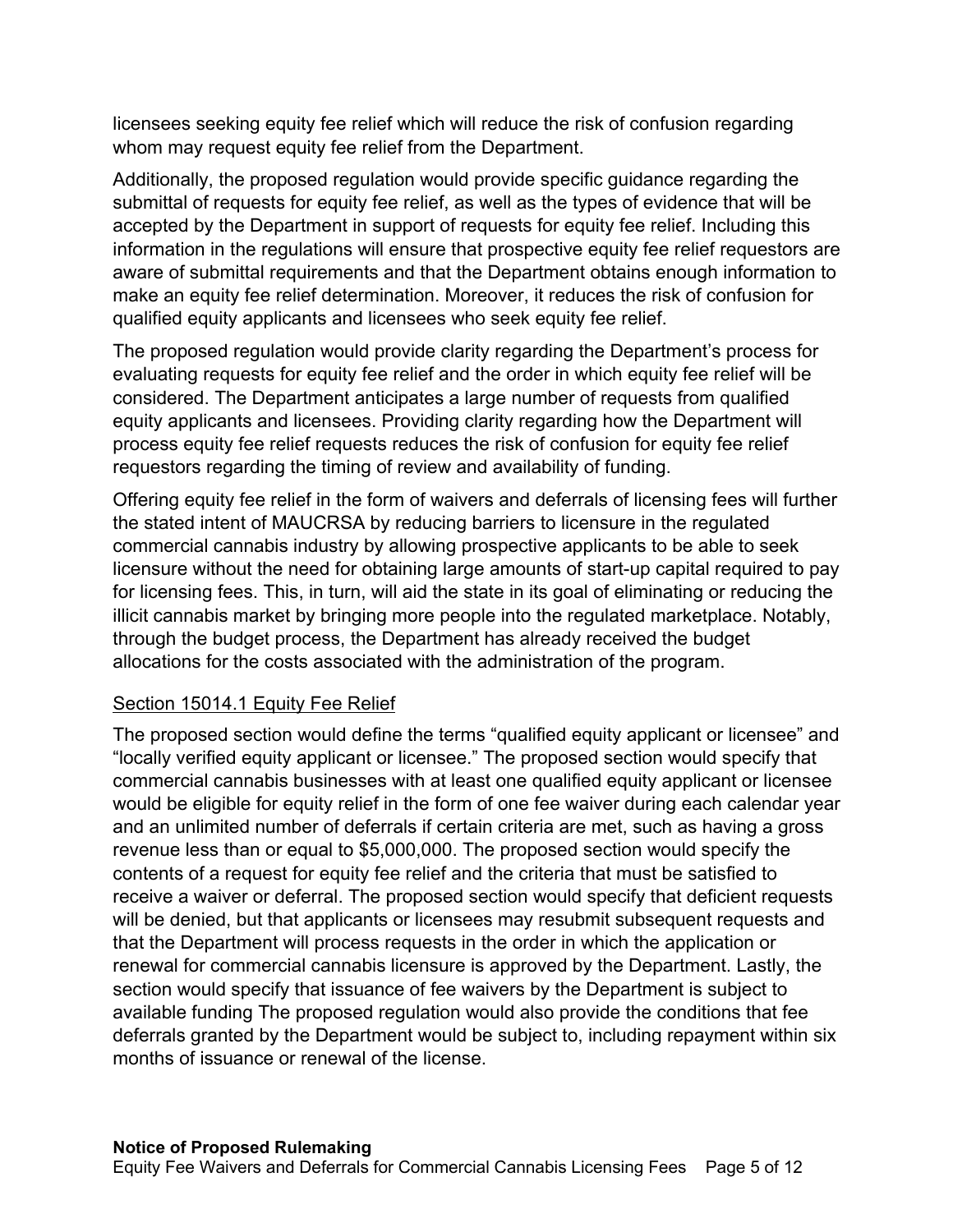#### **Incorporated by Reference**

There are no documents incorporated by reference.

#### **Evaluation of Inconsistency/Incompatibility with Existing State Regulations**

 The United States Drug Enforcement Administration (DEA) under the Controlled Substances Act lists cannabis as a Schedule 1 Drug. This means that commercial cannabis activity is illegal under federal law. However, California, through the MAUCRSA and other laws, has decriminalized the cultivation, sale, and possession of cannabis goods for persons aged 21 or older and for medicinal patients.

## **Evaluation of Inconsistency with Federal Regulation Statute**

 As required by Government Code section 11346.5(a)(3)(D), the Department has conducted an evaluation of this regulation and has determined that it is not inconsistent or incompatible with existing regulations.

## **Plain English Requirement**

 Department staff prepared the proposed regulation pursuant to the standard of clarity provided in Government Code section 11349 and the plain English requirements of Government Code sections 11342.580 and 11346.2, subsection (a)(1). The proposed regulations are written to be easily understood by the persons that will use them.

## **Disclosures Regarding the Proposed Action**

The Department has made the following initial determinations:

Local mandate: There will be no local mandate.

 Cost to any local agency or school district requiring reimbursement pursuant to Gov. Code section 17500, et seq.: None.

Any other non-discretionary cost or savings imposed upon local agencies: None.

 Cost or savings to any state agency: The Department's staff workload associated with the additional operational activities created by these regulations can be absorbed by existing staff.

Any costs or savings in federal funding to the state: None.

Effect upon housing: There is no effect on housing.

 Significant Statewide Adverse Economic Impact Directly Affecting Businesses: The Department has determined there will not be a significant, statewide adverse economic impact directly affecting businesses, including the ability of California businesses to compete with businesses in other states.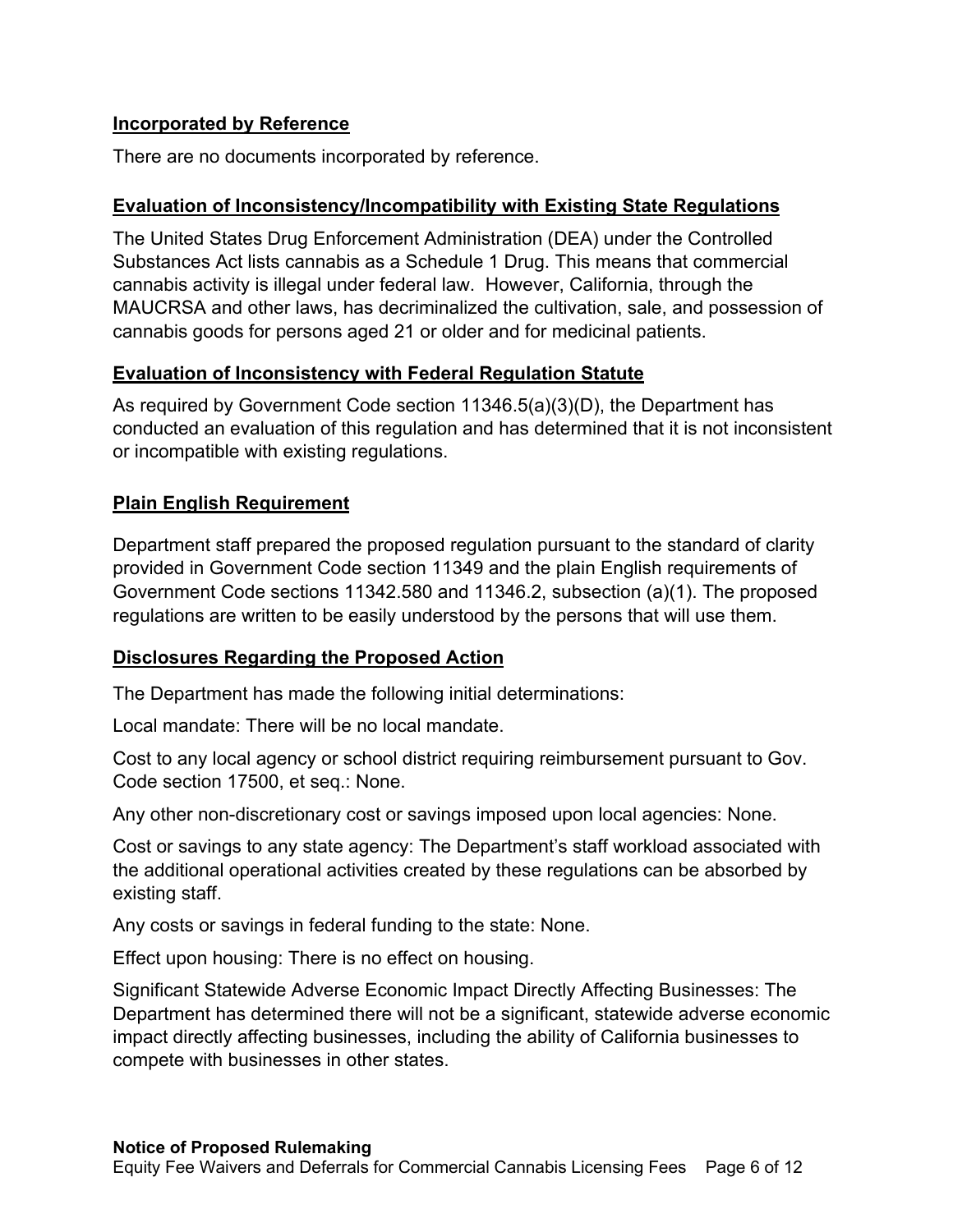Small Business Determination: The proposed regulations would affect approximately 8,325 businesses. Of these businesses 4,579 are estimated to meet the criteria for being classified as a small business. The ability to receive fee waivers and deferrals of license fees will likely increase access to licensure.

 Cost Impacts on a Representative Private Person or Business: The Department is not aware of any cost impacts that a representative private person or business would necessarily incur in reasonable compliance with the proposed action.

## **Economic Impact and Fiscal Impacts**

## **Business Impact**

 The proposed regulation does not impose any new licensure eligibility or operational requirements. Rather, it provides an opportunity for equity applicants and licensees to obtain financial assistance with payment of fees, either through waiver of fees or a longer time to pay through a deferral. Participating in the equity fee relief program is voluntary and only requires submission of information to establish eligibility to be considered for a fee waiver or deferral.

 The Department implemented its fee waiver program on January 1, 2022. Based on the information gathered through implementation of the fee waiver program, the Department believes that there are approximately 8,235 applicants and licensees who could be eligible under the Department's proposed equity fee relief program. The businesses impacted by the regulation are qualified equity applicants and licensees who wish to engage in commercial cannabis businesses including cultivators, manufacturers, distributors, retailers, testing laboratories, event organizers, and microbusinesses. As the proposed regulation will increase access to licensure by providing an opportunity for financial assistance to equity licensee and applicants. The Department has determined that it will not have a significant adverse economic impact on businesses.

## **Estimated Costs to Businesses**

 The proposed regulation requires applicants and licensees to complete and submit certain information prescribed by the Department to request equity fee relief in the form of a waiver or deferral of licensing fees required by MAUCRSA and its implementing regulations. If the information is submitted electronically, the Department has determined that applicants and licensees will be able to complete and submit the form electronically in a few minutes. As a result, no additional costs to these businesses are anticipated. If the required information is submitted by mail, applicants and licensees will still be able to complete such information in a few minutes, which is not anticipated to increase costs to the business. However, applicants and licensees will incur mail postage costs ranging from \$0.58 (first class) to \$3.75 (certified) per applicant or licensee if submitting by mail. To the extent that the approximately 8,235 applicants and

## **Notice of Proposed Rulemaking**

Equity Fee Waivers and Deferrals for Commercial Cannabis Licensing Fees Page 7 of 12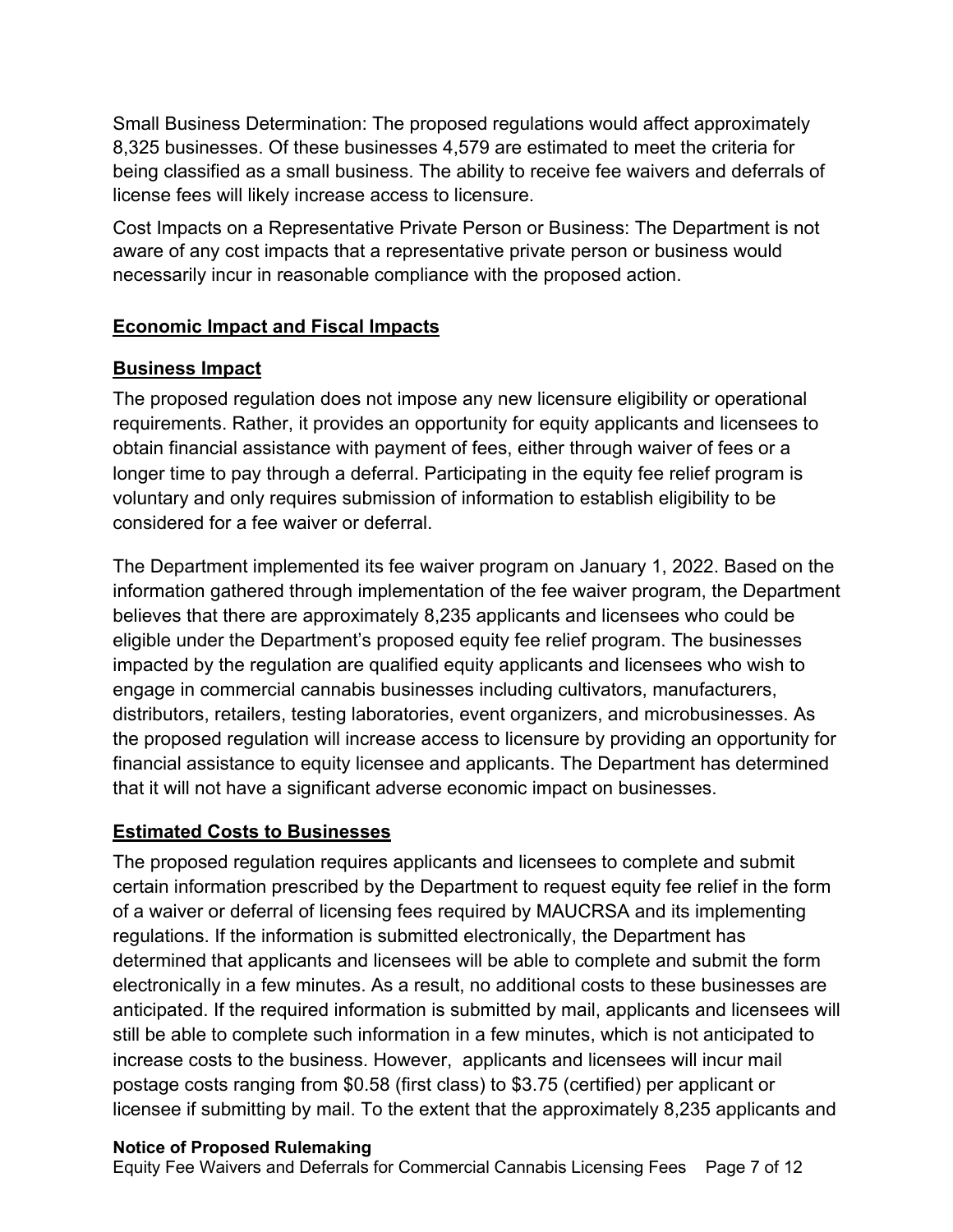licensees opt to submit their request by mail, the total economic impact would range from \$[4,776.30](https://4,776.30) (first class) to \$[30,881.25](https://30,881.25) (certified). However, based on current submission methods utilized by equity applicants and licensees, it is anticipated that most submissions will be made electronically.

## **Estimated Benefits of Regulation**

 The proposed regulation would result in benefits to the regulated commercial cannabis industry that are not easily monetized. Under the proposed regulation, qualified equity applicants and licensees will have the opportunity to obtain equity fee relief in the form of a waiver or deferral of licensing fees required by MAUCRSA and its implementing regulations. This will promote increased accessibility to the regulated commercial cannabis market for qualified equity applicants and licensees who have historically been impacted by the long-term consequences of cannabis prohibition and criminalization by reducing barriers to licensure in the regulated commercial cannabis industry.

# **Results of Economic Impact Assessment**

 Based on the analysis below, the Department concludes that it is (1) unlikely that the proposal will eliminate any jobs, (2) unlikely that the proposal will create an unknown number of jobs, (3) unlikely that the proposal will create an unknown number of new businesses (4) unlikely that the proposal will eliminate any existing businesses, and (5) unlikely that the proposed regulations will result in the expansion of businesses currently doing business within the state.

 The proposed regulations will not have a significant adverse economic impact on businesses. In relation to jobs, the Department does not anticipate any changes in the number of Full-Time Equivalent (FTE) jobs in the commercial cannabis industry, as the proposed regulation relates to assistance with the payment of fees. The proposed regulations would affect approximately 8,235 businesses that are applicants or licensees with the Department. Approximately 55% of these businesses (4,579) are estimated to meet the criteria for being classified as a small business. As described above, the proposed regulation requires licensees to complete and submit certain information prescribed by the Department to request equity fee relief. However, based on current submission methods utilized by equity applicants and licensees, it is anticipated that most submissions will be made electronically. Thus, such applicants or licensees will not incur any costs for the submittal of their requests for equity fee relief.

 The proposed regulations are not expected to create or eliminate businesses. Rather, the proposed regulations may encourage expansion of existing licensees or encourage existing businesses to enter the legal commercial cannabis market. The proposed regulations would not affect the ability of businesses in the State to compete.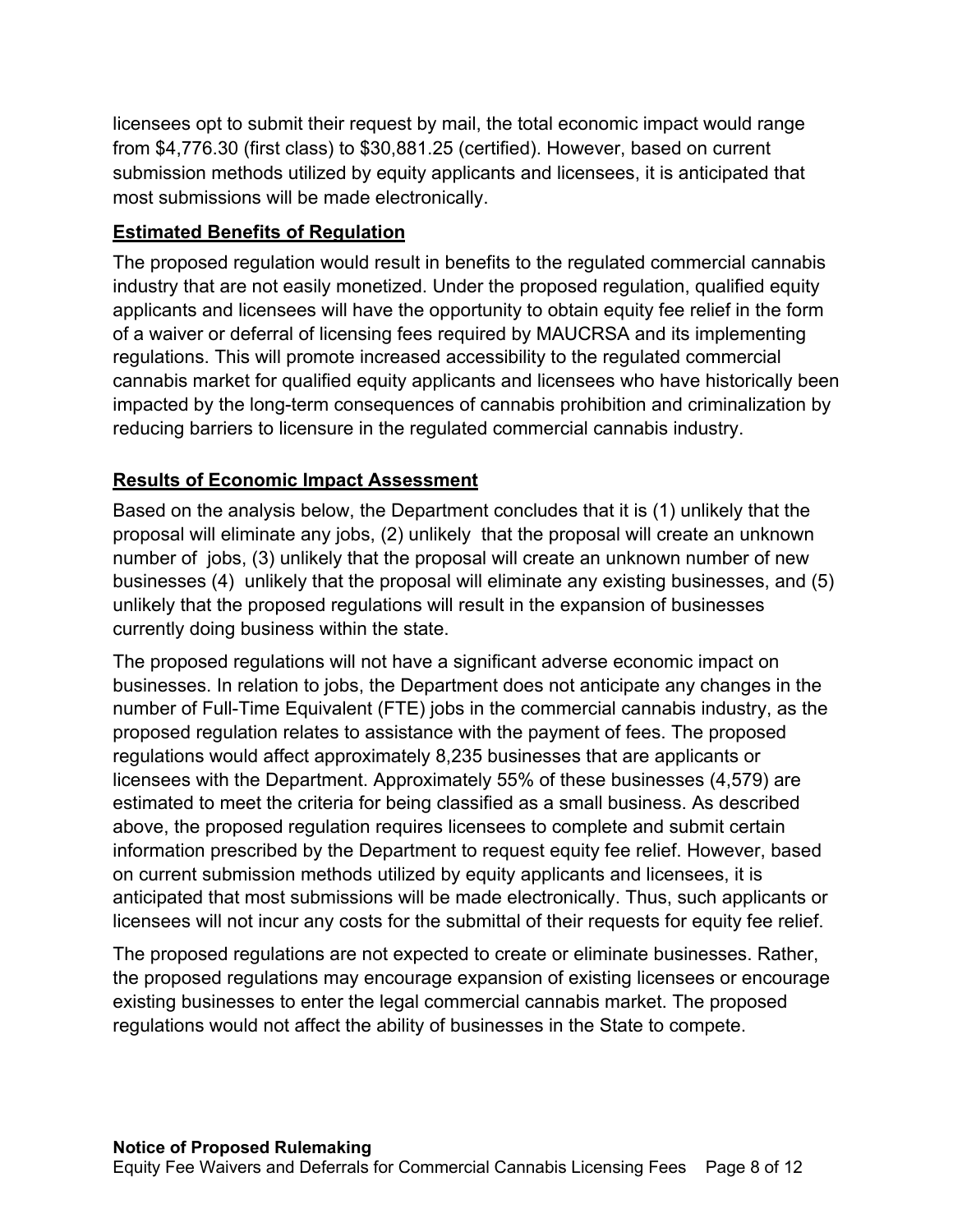# **Benefits of the Proposed Regulations**

 The proposed regulations would benefit the health and welfare of California residents by providing benefits to the environment and by increasing availability of tested and regulated commercial cannabis that is safe for consumption and use. The proposed regulations would provide benefits to the State's environment that are not monetized. This may include encouraging more cannabis businesses to enter or remain in the licensed market. To the extent that unlicensed cannabis operations can cause negative environmental impacts, the proposed regulations would provide indirect benefits to the Sate's environment. In addition, California residents could benefit from the increased availability of tested and regulated commercial cannabis that is introduced to the supply chain. The proposed regulations would not affect worker safety.

## **Fiscal Effect on State Government**

 The proposed regulations govern equity applicants and licensees who wish to obtain a fee waiver or fee deferral from the Department, while implementing the statutory requirement for the Department to process requests submitted by such equity applicants and licensees. Processing a request for equity fee relief includes reviewing and analyzing information provided in support of the request, as well as application and licensure materials from the Department's cannabis licensing system to determine whether an equity applicant or licensee is eligible for a fee waiver or fee deferral under the Department's fee waiver program. Through the budget process, the Department has already received budget allocations for the costs associated with the administration of the program.

 The proposed regulation requires certain information to be submitted by the equity applicant or licensee requesting a fee waiver or deferral from the Department; this will assist the Department in processing requests as required by the statute but does not alter the Department's workload created by statute. Moreover, the proposed regulation provides clarification regarding the payment terms of fee deferrals granted by the Department; this will ensure that qualified equity applicants may spread their license fee payments over a specified period of time, while ensuring all required fees are still remitted to the Department as required by MAUCRSA. However, simply allowing for fees to be paid at a later date does not alter the Department's workload. Thus, there is no fiscal effect on state government as a result of the proposed regulation.

# **Consideration of Alternatives**

 In accordance with Government Code section 11346.5, subdivision (a)(13), the Department must determine that no reasonable alternative it considered or that has otherwise been identified and brought to the attention of the Department would be more effective in carrying out the purpose for which the action is proposed or would be as effective and less burdensome to affected private persons than the proposed action or

## **Notice of Proposed Rulemaking**

Equity Fee Waivers and Deferrals for Commercial Cannabis Licensing Fees Page 9 of 12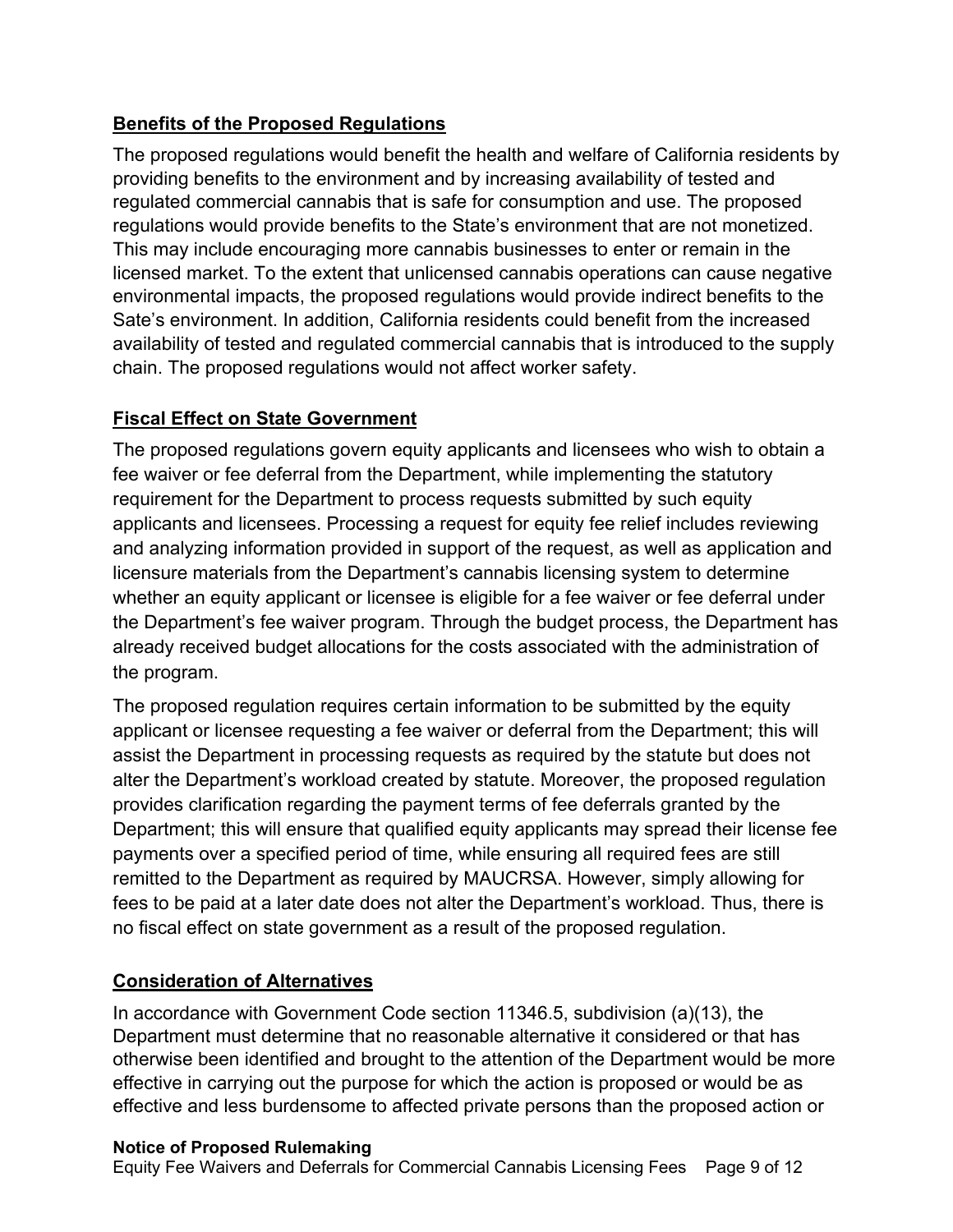would be more cost -effective to affected private persons and equally effective in implementing the statutory policy or other provision of law.

The Department invites interested persons to present statements or arguments with respect to alternatives to the proposed regulations at the scheduled hearing or during the written comment period.

Set forth below are the alternatives which were considered and the reasons each alternative was rejected:

- 1. Option 1: Not adopt the regulation. This alternative was rejected because BPC section 26249 requires the Department to develop and implement a program to provide waivers and deferrals for required licensing fees. If the Department does not adopt the regulation, there will be no specific process for applicants and licensees to follow to qualify for waivers or deferrals of required fees and the Department will not fulfill its statutory mandate.
- 2. Option 2: Do not require a written equity fee relief request from an applicant or a licensee. This alternative was rejected because BPC section 26249 requires that applicants and licensees satisfy certain criteria to be eligible for a fee waiver or deferral. To ensure that fee waiver and deferral requestors satisfy the parameters enumerated in statute, it is necessary to adopt these regulations prescribing a process for determining eligibility. The regulation is also necessary to ensure accurate recordkeeping of each fee waiver and deferral request received by the Department.
- 3. Option 3: Having cannabis businesses initially apply for a deferral, which may turn into a waiver if certain conditions are met, such as hiring equity employees, alternative was rejected due to the administrative burden of implementing this option. Moreover, BPC section 26249 requires that applicants and licensees satisfy certain parameters to be eligible for equity fee relief. The Department rejected this option to ensure that equity fee relief requestors satisfy the parameters enumerated in statute. supporting community organizations, or supporting equity businesses. This

## **Contact Person**

Inquiries concerning the proposed administrative action may be directed to:

 Charisse Diaz Department of Cannabis Control, Legal Affairs Division 2920 Kilgore Road Rancho Cordova, CA 95670 [Charisse.Diaz@cannabis.ca.gov](mailto:Charisse.Diaz@cannabis.ca.gov) 916-465-9025

#### **Notice of Proposed Rulemaking**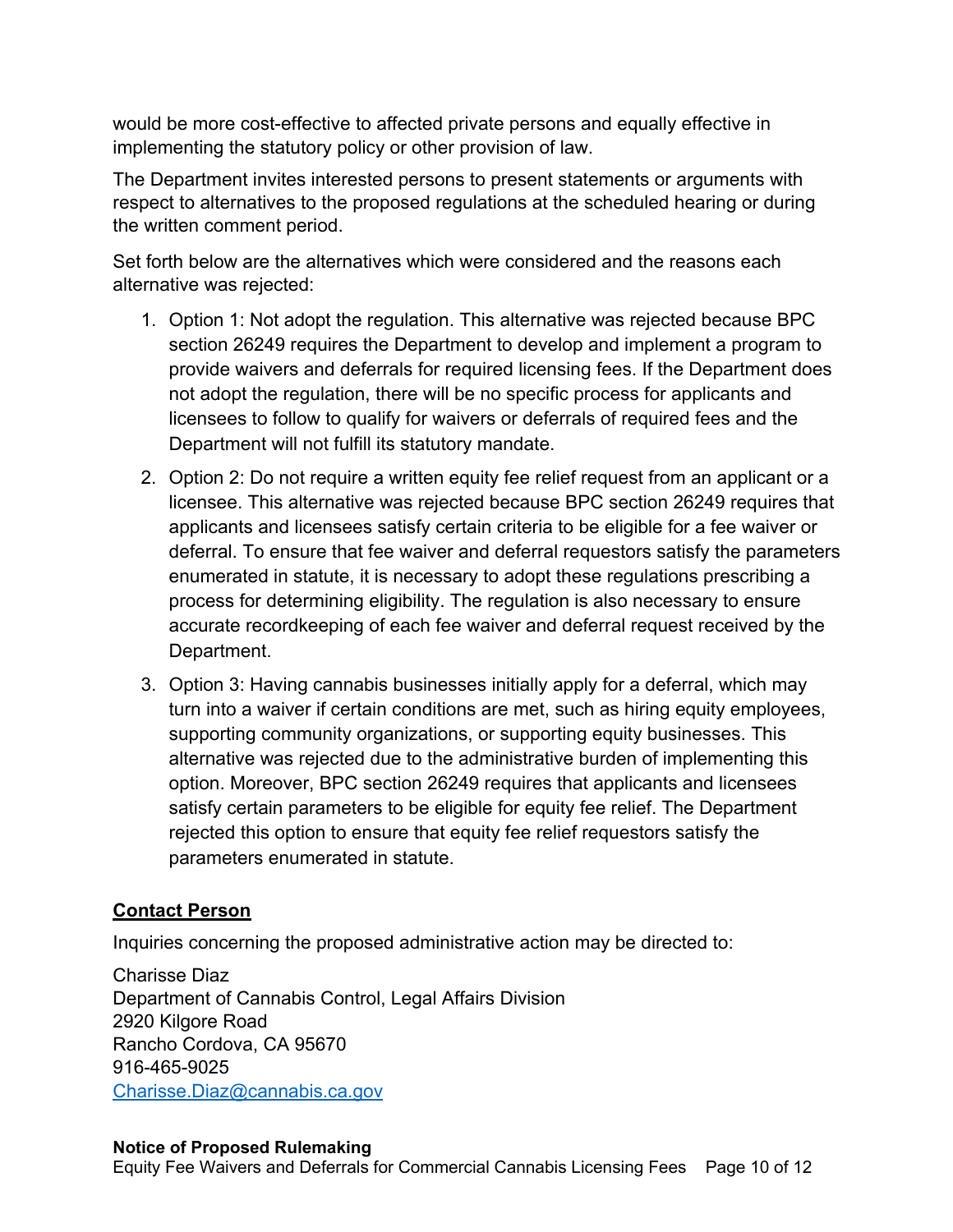The backup contact person for these inquiries is:

Kaila Fayne Department of Cannabis Control, Legal Affairs Division 2920 Kilgore Road Rancho Cordova, CA 95670 916-251-4544 [Kaila.Fayne@cannabis.ca.gov](mailto:Kaila.Fayne@cannabis.ca.gov)

Please direct requests for copies of the proposed text (the "express terms") of the regulations, the initial statement of reasons, the modified text of the regulations, if any, or other information upon which the rulemaking is based to the contact persons listed above.

## **Availability of Statement of Reasons, Text of Proposed Regulations, and Rulemaking File**

 The Department will have the entire rulemaking file available for inspection and copying, throughout the rulemaking process, at its office at the address above. As of the date this Notice is published in the Notice Register, the rulemaking file consists of this Notice, the proposed text of the regulations, and the Initial Statement of Reasons. Copies of materials may be obtained by contacting Charisse Diaz at the address, email or phone number listed above.

## **Availability of Changed or Modified Text**

 After considering all timely and relevant comments received, the Department may adopt the proposed regulations, substantially, as described in this Notice. If the Department makes modifications that are sufficiently related to the originally proposed text, it will make the modified text (with the changes clearly indicated) available to the public for at least 15 days before the Department adopts the regulations, as revised. Please send requests for copies of any modified regulations to the attention of Kaila Fayne at the address, email, or phone number indicated above.

 The Department will accept written comments on the modified regulations for at least 15 days after the date on which they are made available.

## **Availability of The Final Statement of Reasons**

 Upon its completion, copies of the Final Statement of Reasons may be obtained by contacting Charisse Diaz at the above address, email, or phone number indicated above.